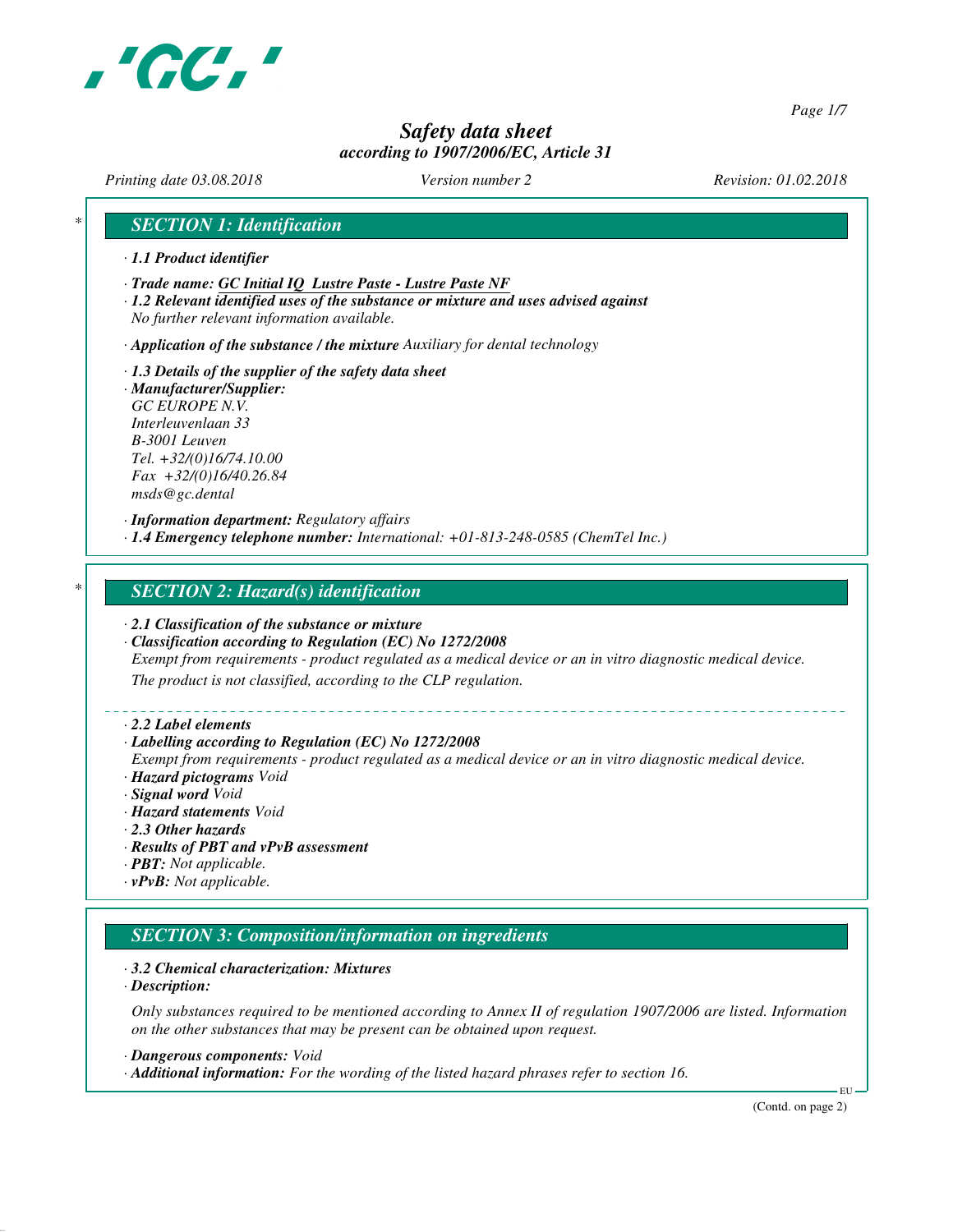*Printing date 03.08.2018 Version number 2 Revision: 01.02.2018*

#### *Trade name: GC Initial IQ Lustre Paste - Lustre Paste NF*

(Contd. of page 1)

## *SECTION 4: First-aid measures*

*· 4.1 Description of first aid measures*

*· General information:*

*No special measures required.*

*If symptoms persist consult doctor.*

*· After inhalation: Take affected persons into fresh air and keep quiet.*

- *· After skin contact: Immediately rinse with water.*
- *· After eye contact:*

*Rinse opened eye for several minutes under running water. If symptoms persist, consult a doctor. · After swallowing:*

*Rinse out mouth and then drink plenty of water.*

*If symptoms persist consult doctor.*

- *· 4.2 Most important symptoms and effects, both acute and delayed No further relevant information available.*
- *· 4.3 Indication of any immediate medical attention and special treatment needed*

*No further relevant information available.*

## *SECTION 5: Fire-fighting measures*

- *· 5.1 Extinguishing media*
- *· Suitable extinguishing agents:*
- *CO2, extinguishing powder or water spray. Fight larger fires with water spray or alcohol resistant foam. Use fire fighting measures that suit the environment.*
- *· For safety reasons unsuitable extinguishing agents: Water with full jet*
- *· 5.2 Special hazards arising from the substance or mixture*
- *Formation of toxic gases is possible during heating or in case of fire.*
- *· 5.3 Advice for firefighters*
- *· Protective equipment: Wear self-contained respiratory protective device.*
- *· Additional information*

*Dispose of fire debris and contaminated fire fighting water in accordance with official regulations.*

## *SECTION 6: Accidental release measures*

*· 6.1 Personal precautions, protective equipment and emergency procedures Remove persons from danger area.*

*· 6.2 Environmental precautions:*

*Do not allow product to reach sewage system or any water course.*

*Inform respective authorities in case of seepage into water course or sewage system.*

*Do not allow to penetrate the ground/soil.*

*In case of seepage into the ground inform responsible authorities.*

*· 6.3 Methods and material for containment and cleaning up: Absorb liquid components with liquid-binding material.*

*Dispose of the collected material according to regulations.*

*· 6.4 Reference to other sections See Section 7 for information on safe handling. See Section 8 for information on personal protection equipment. See Section 13 for disposal information.*

# *SECTION 7: Handling and storage*

*· 7.1 Precautions for safe handling No special precautions are necessary if used correctly.*

(Contd. on page 3)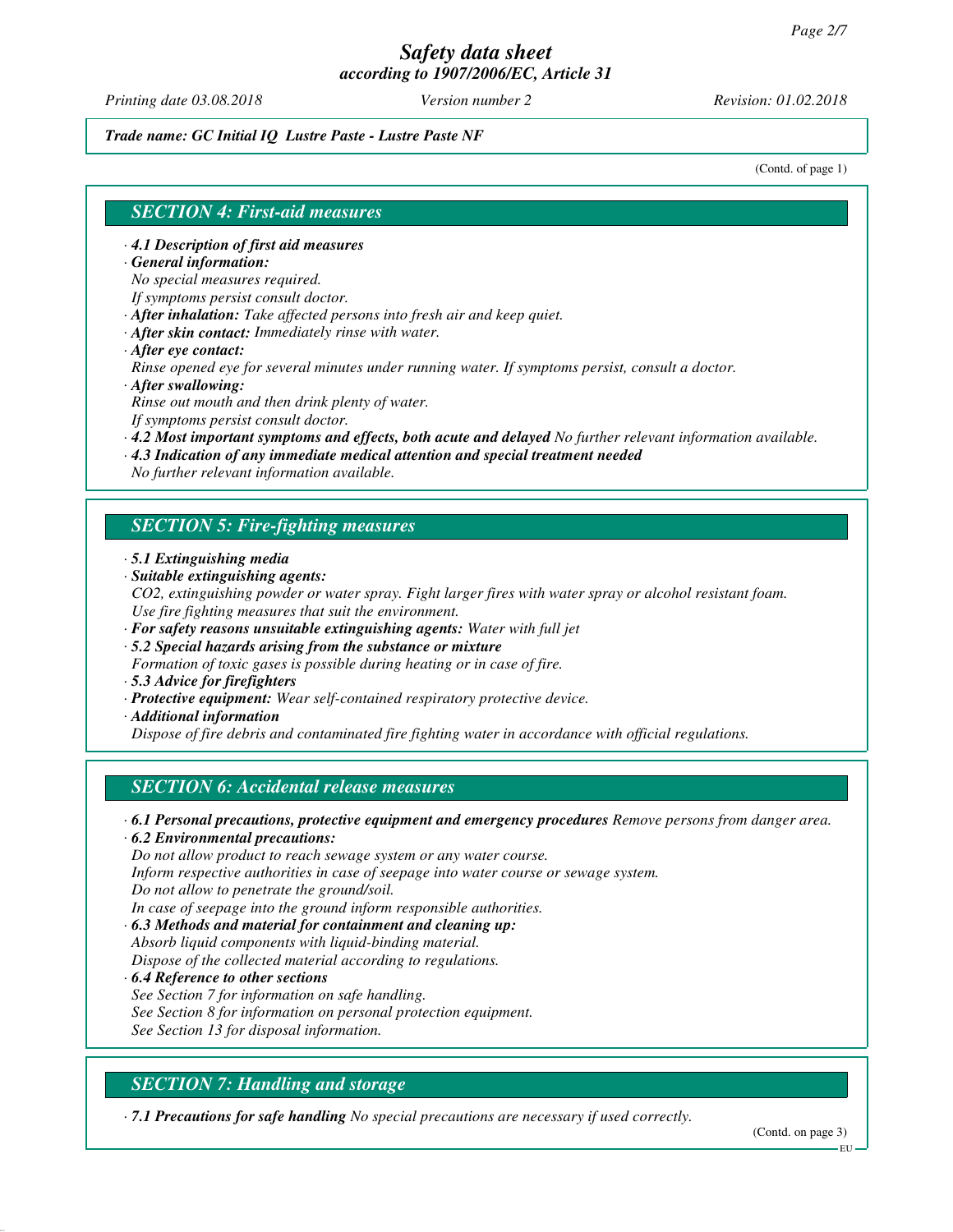# *Safety data sheet*

*according to 1907/2006/EC, Article 31*

*Printing date 03.08.2018 Version number 2 Revision: 01.02.2018*

*Trade name: GC Initial IQ Lustre Paste - Lustre Paste NF*

*· Information about protection against explosions and fires: No special measures required.*

(Contd. of page 2)

*· 7.2 Conditions for safe storage, including any incompatibilities*

*· Storage:*

*· Requirements to be met by storerooms and receptacles: Store only in unopened original receptacles.*

- *· Information about storage in one common storage facility: Store away from foodstuffs.*
- *· Further information about storage conditions: None.*
- *· 7.3 Specific end use(s) No further relevant information available.*

## *SECTION 8: Exposure controls/personal protection*

- *· Additional information about design of technical systems: No further data; see item 7.*
- *· 8.1 Control parameters*
- *· Components with limit values that require monitoring at the workplace:*
- *The product does not contain any relevant quantities of materials with critical values that have to be monitored at the workplace.*
- *· Additional information: The lists that were valid during the creation were used as basis.*
- *· 8.2 Exposure controls*
- *· Personal protective equipment:*
- *· General protective and hygienic measures:*
- *The usual precautionary measures for handling chemicals should be followed. Wash hands before breaks and at the end of work.*
- *· Breathing equipment: Suitable respiratory protective device recommended.*
- *· Protection of hands: Protective gloves*
- *· Material of gloves*

*The selection of the suitable gloves does not only depend on the material, but also on further marks of quality and varies from manufacturer to manufacturer. As the product is a preparation of several substances, the resistance of the glove material can not be calculated in advance and has therefore to be checked prior to the application.*

*· Penetration time of glove material*

*The exact break through time has to be found out by the manufacturer of the protective gloves and has to be observed.*

*· Eye protection: Safety glasses*

|                                                            | <b>SECTION 9: Physical and chemical properties</b> |                    |
|------------------------------------------------------------|----------------------------------------------------|--------------------|
| .9.1 Information on basic physical and chemical properties |                                                    |                    |
| <b>General Information</b>                                 |                                                    |                    |
| $\cdot$ Appearance:                                        |                                                    |                    |
| Form:                                                      | Fluid                                              |                    |
| Color:                                                     | According to product specification                 |                    |
| $\cdot$ Odor:                                              | <i>Characteristic</i>                              |                    |
| · Odor threshold:                                          | Not determined.                                    |                    |
| $\cdot$ pH-value:                                          | Not determined.                                    |                    |
| $\cdot$ Change in condition                                |                                                    |                    |
| <b>Melting point/Melting range:</b>                        | Undetermined.                                      |                    |
| <b>Boiling point/Boiling range:</b>                        | 290 °C                                             |                    |
| $\cdot$ Flash point:                                       | 160 °C                                             |                    |
|                                                            |                                                    | (Contd. on page 4) |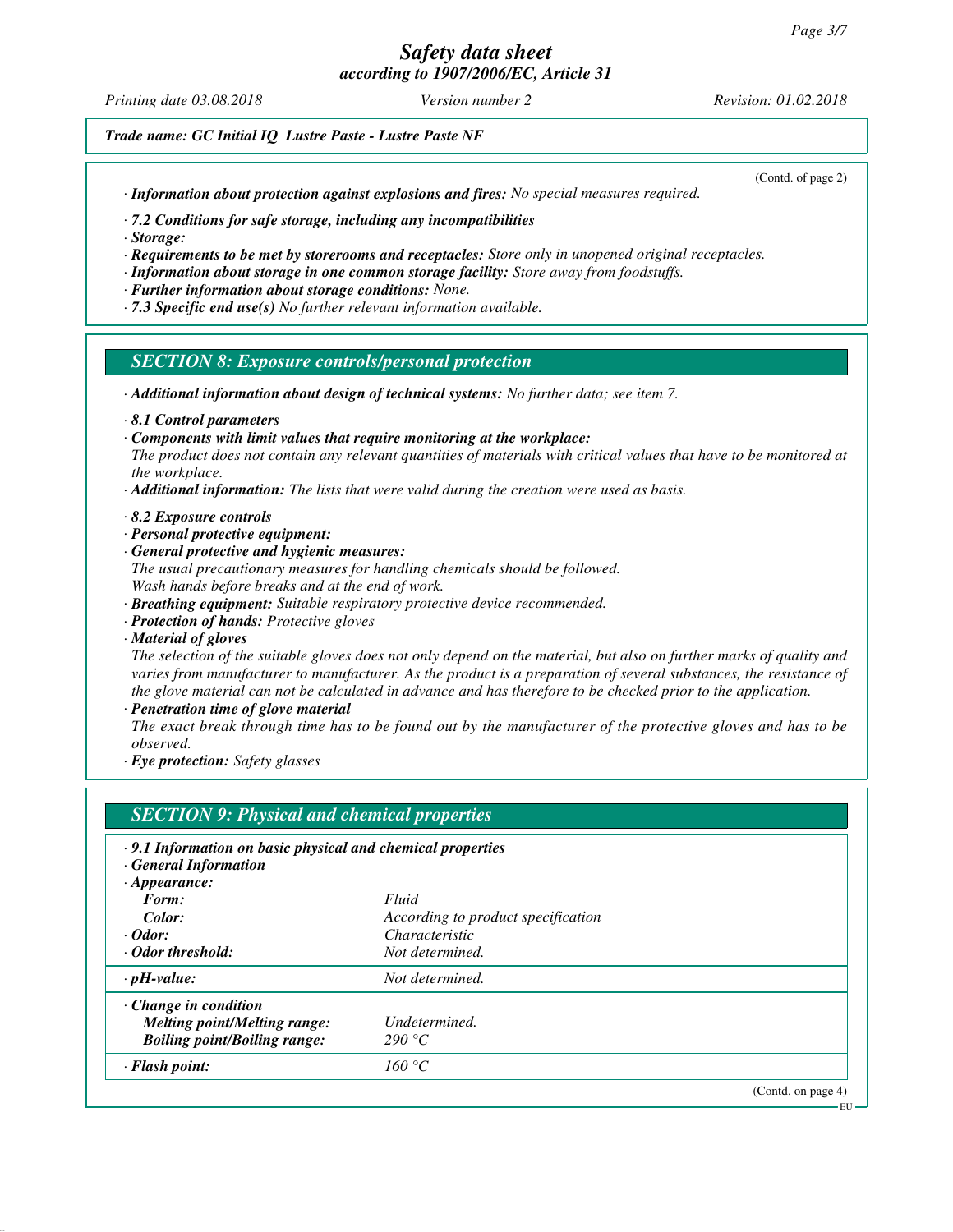*Printing date 03.08.2018 Version number 2 Revision: 01.02.2018*

*Trade name: GC Initial IQ Lustre Paste - Lustre Paste NF*

|                                                            |                                               | (Contd. of page 3) |
|------------------------------------------------------------|-----------------------------------------------|--------------------|
| · Flammability (solid, gaseous):                           | Not applicable.                               |                    |
| · Ignition temperature:                                    | Undetermined.                                 |                    |
| $\cdot$ Decomposition temperature:                         | Not determined.                               |                    |
| · Auto igniting:                                           | Product is not selfigniting.                  |                    |
| $\cdot$ Danger of explosion:                               | Product does not present an explosion hazard. |                    |
| · Explosion limits:                                        |                                               |                    |
| Lower:                                                     | $2.6$ Vol $%$                                 |                    |
| <b>Upper:</b>                                              | $12.6$ Vol $%$                                |                    |
| · Vapor pressure:                                          | Not determined.                               |                    |
| $\cdot$ Density:                                           | Not determined.                               |                    |
| $\cdot$ Relative density                                   | Not determined.                               |                    |
| · Vapor density                                            | Not determined.                               |                    |
| $\cdot$ Evaporation rate                                   | Not determined.                               |                    |
| · Solubility in / Miscibility with                         |                                               |                    |
| Water:                                                     | <i>Insoluble.</i>                             |                    |
| · Partition coefficient (n-octanol/water): Not determined. |                                               |                    |
| $\cdot$ Viscosity:                                         |                                               |                    |
| Dynamic:                                                   | Not determined.                               |                    |
| Kinematic:                                                 | Not determined.                               |                    |
| · Solvent content:                                         |                                               |                    |
| Organic solvents:                                          | 26.0%                                         |                    |
| $VOC$ (EC)                                                 | $260.0$ g/l                                   |                    |
| $\cdot$ 9.2 Other information                              | No further relevant information available.    |                    |

# *SECTION 10: Stability and reactivity*

*· 10.1 Reactivity No further relevant information available.*

- *· 10.2 Chemical stability*
- *· Thermal decomposition / conditions to be avoided: No decomposition if used according to specifications.*
- *· 10.3 Possibility of hazardous reactions No dangerous reactions known.*
- *· 10.4 Conditions to avoid No further relevant information available.*
- *· 10.5 Incompatible materials: No further relevant information available.*
- *· 10.6 Hazardous decomposition products: No dangerous decomposition products known.*

# *SECTION 11: Toxicological information*

- *· 11.1 Information on toxicological effects*
- *· Acute toxicity: Based on available data, the classification criteria are not met.*
- *· LD/LC50 values that are relevant for classification: No further relevant information available.*
- *· Primary irritant effect:*
- *· on the skin: Based on available data, the classification criteria are not met.*
- *· on the eye: Based on available data, the classification criteria are not met.*
- *· Sensitization: Based on available data, the classification criteria are not met.*

(Contd. on page 5)

EU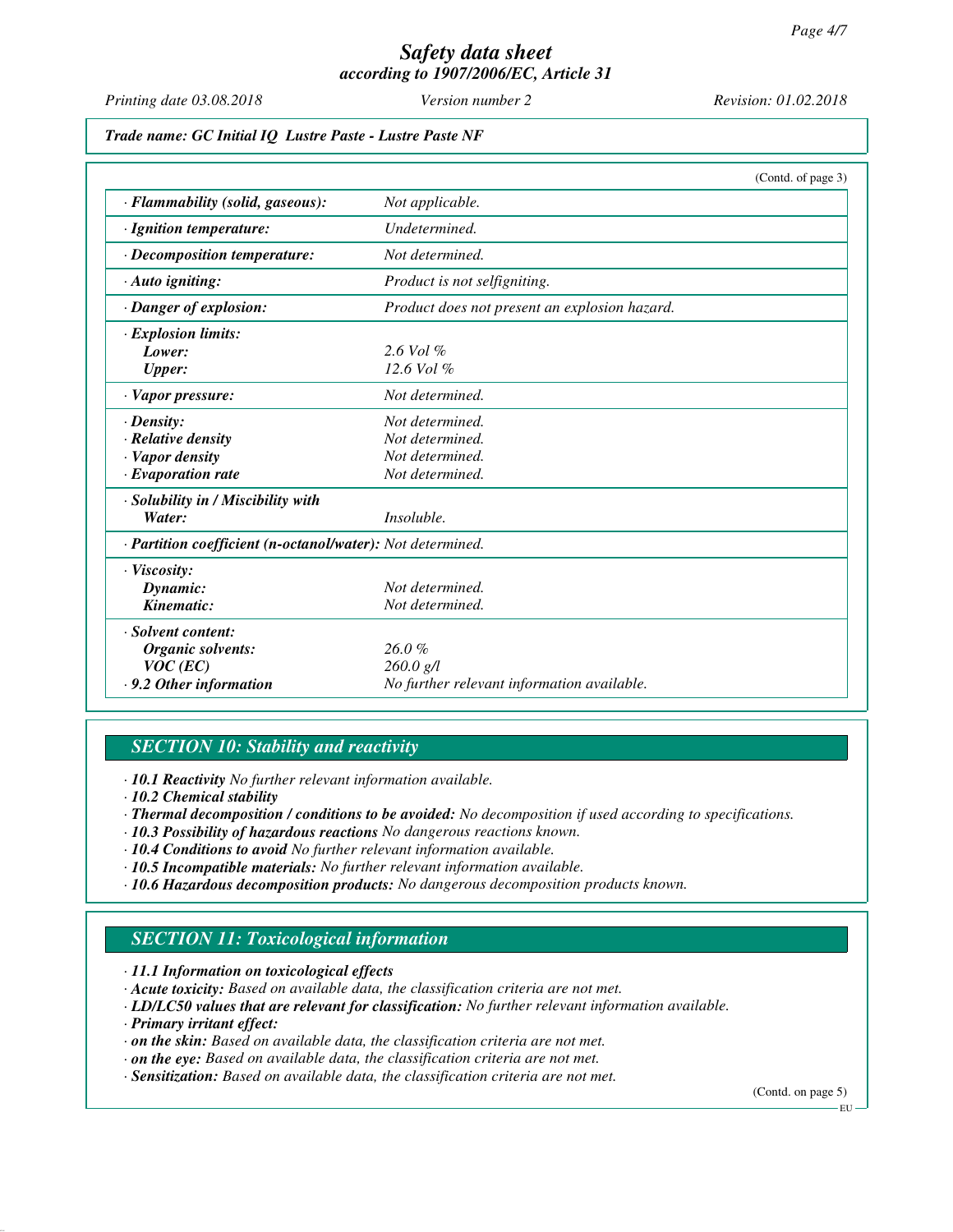*Printing date 03.08.2018 Version number 2 Revision: 01.02.2018*

(Contd. of page 4)

## *Trade name: GC Initial IQ Lustre Paste - Lustre Paste NF*

#### *· Additional toxicological information:*

#### *· OSHA-Ca (Occupational Safety & Health Administration)*

*None of the ingredients is listed.*

*· Repeated dose toxicity No further relevant information available.*

*· CMR effects (carcinogenity, mutagenicity and toxicity for reproduction)*

*No further relevant information available.*

*· Germ cell mutagenicity Based on available data, the classification criteria are not met.*

- *· Carcinogenicity Based on available data, the classification criteria are not met.*
- *· Reproductive toxicity Based on available data, the classification criteria are not met.*
- *· STOT-single exposure Based on available data, the classification criteria are not met.*
- *· STOT-repeated exposure Based on available data, the classification criteria are not met.*
- *· Aspiration hazard Based on available data, the classification criteria are not met.*

## *SECTION 12: Ecological information*

#### *· 12.1 Toxicity*

*· Aquatic toxicity: No further relevant information available.*

- *· 12.2 Persistence and degradability No further relevant information available.*
- *· 12.3 Bioaccumulative potential No further relevant information available.*
- *· 12.4 Mobility in soil No further relevant information available.*
- *· Additional ecological information:*
- *· General notes:*

*Water hazard class 3 (Self-assessment): extremely hazardous for water Do not allow product to reach ground water, water course or sewage system, even in small quantities. Danger to drinking water if even extremely small quantities leak into the ground.*

- *· 12.5 Results of PBT and vPvB assessment*
- *· PBT: Not applicable.*
- *· vPvB: Not applicable.*

*· 12.6 Other adverse effects No further relevant information available.*

# *SECTION 13: Disposal considerations*

#### *· 13.1 Waste treatment methods*

*· Recommendation:*

*Must not be disposed of together with household garbage. Do not allow product to reach sewage system. Contact waste processors for recycling information.*

#### *· European waste catalogue*

| 18 00 00   WASTES FROM HUMAN OR ANIMAL HEALTH CARE AND/OR RELATED RESEARCH (except         |
|--------------------------------------------------------------------------------------------|
| $\vert$ kitchen and restaurant wastes not arising from immediate health care)              |
| 18 01 00   wastes from natal care, diagnosis, treatment or prevention of disease in humans |
|                                                                                            |
| 18 01 06* $\vert$ chemicals consisting of or containing hazardous substances               |
|                                                                                            |

#### *· Uncleaned packagings:*

*· Recommendation: Disposal must be made according to official regulations.*

(Contd. on page 6)

EU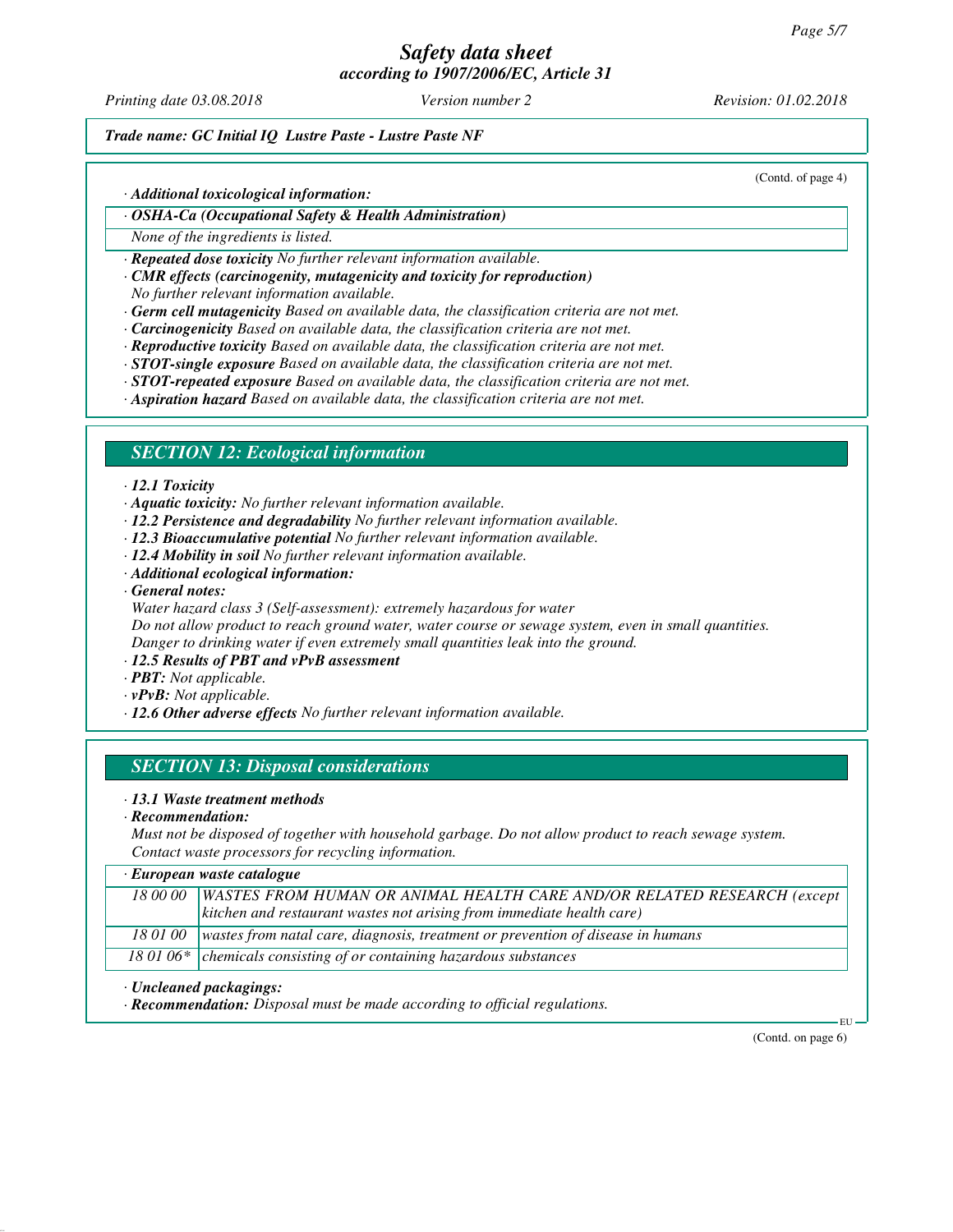*Printing date 03.08.2018 Version number 2 Revision: 01.02.2018*

*Trade name: GC Initial IQ Lustre Paste - Lustre Paste NF*

(Contd. of page 5)

| <b>SECTION 14: Transport information</b>                                                       |                 |  |
|------------------------------------------------------------------------------------------------|-----------------|--|
| $\cdot$ 14.1 UN-Number<br>· ADR, ADN, IMDG, IATA                                               | not regulated   |  |
| $\cdot$ 14.2 UN proper shipping name<br>· ADR, ADN, IMDG, IATA                                 | not regulated   |  |
| $\cdot$ 14.3 Transport hazard class(es)                                                        |                 |  |
| · ADR, ADN, IMDG, IATA<br>· Class                                                              | not regulated   |  |
| $\cdot$ 14.4 Packing group<br>· ADR, IMDG, IATA                                                | not regulated   |  |
| $\cdot$ 14.5 Environmental hazards:<br>$\cdot$ Marine pollutant:                               | $N_{O}$         |  |
| $\cdot$ 14.6 Special precautions for user                                                      | Not applicable. |  |
| $\cdot$ 14.7 Transport in bulk according to Annex II of<br><b>MARPOL73/78 and the IBC Code</b> | Not applicable. |  |
| · UN "Model Regulation":                                                                       | not regulated   |  |

## *SECTION 15: Regulatory information*

*· 15.1 Safety, health and environmental regulations/legislation specific for the substance or mixture · Sara*

*· Section 355 (extremely hazardous substances):*

*None of the ingredient is listed.*

*· Section 313 (Specific toxic chemical listings):*

*None of the ingredients is listed.*

*· Proposition 65*

*· Chemicals known to cause cancer:*

*None of the ingredients is listed.*

*· Chemicals known to cause reproductive toxicity for females:*

*None of the ingredients is listed.*

*· Chemicals known to cause reproductive toxicity for males:*

*None of the ingredients is listed.*

*· Chemicals known to cause developmental toxicity:*

*None of the ingredients is listed.*

*· Carcinogenic categories*

*· EPA (Environmental Protection Agency)*

*None of the ingredients is listed.*

*· TLV (Threshold Limit Value established by ACGIH)*

*None of the ingredients is listed.*

*· MAK (German Maximum Workplace Concentration)*

*None of the ingredients is listed.*

(Contd. on page 7)

**EU**